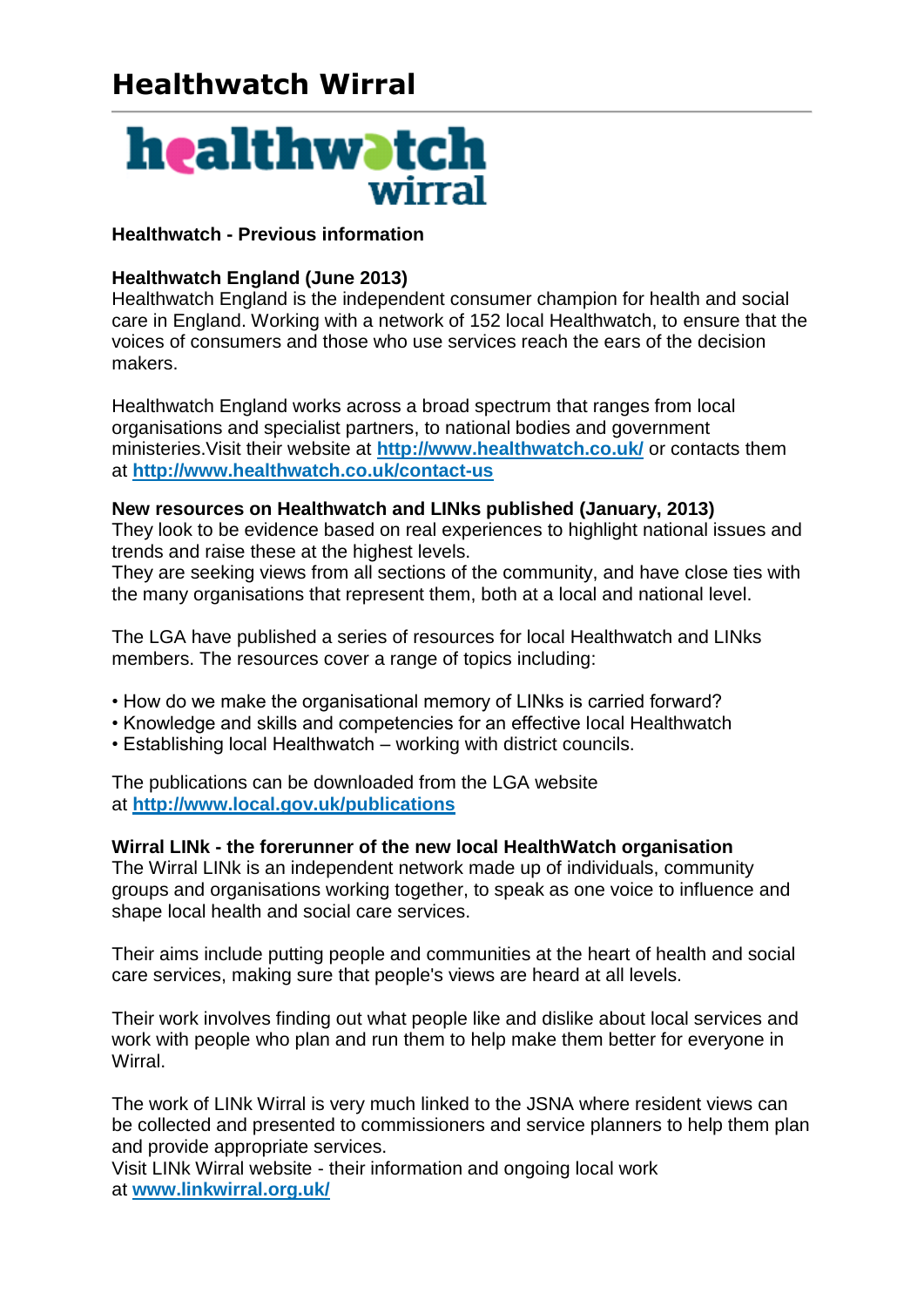# **Healthwatch.co.uk website launched (July 2012)**

The CQC and Department of Health have launched a new website for Healthwatch at **[www.healthwatch.co.uk](http://www.healthwatch.co.uk/)**

The website is being further developed during late summer and early autumn but guidance and templates on branding for Local Healthwatch organisations is already available as is a regular "news" feature. Local Involvement Networks (LINks) continue to help shape services until April 2013 and the site also enables people to find contact details for their local LINk.

# **HealthWatch public consultation (December 2012)**

Voluntary Community Action Wirral (VCAW) working with Wirral LINk led a recent public Healthwatch consultation that was carried out in the latter stages of 2012.

This report is the summary of the data gained from this work. There were a total of 277 surveys returned containing answers on questions that can be generally split between the following categories:

- Knowledge of services available
- Preferences for contacting/being contacted by Healthwatch
- Inclusion information
- Qualitative data

For further information please contact VCAW on 0151 353 9700 or email **[info@vcawirral.org.uk](mailto:info@vcawirral.org.uk)** alternatively please visit the local LINk website at **<https://www.linkwirral.org.uk/>**

### **What's happening about Local Healthwatch in Wirral? (Summer 2012)**

Wirral currently has a successful Local Involvement Network known as a LINk which is a community based, locally accountable network of individuals, groups and organisations designed to strengthen patient, public and user voice in the commissioning, provision and scrutiny of local Health and Social Care services. HealthWatch will replace LINks from April 2013.

To ensure a smooth transition from LINks to HealthWatch a group has been set up which has representatives from the Board of the Wirral LINk, the Local Authority and various NHS organisations including the local commissioning groups. The group has developed a model of what HealthWatch in Wirral could look like and the relationships between the various elements and this is set out below.

The Healthwatch has to be a corporate body embedded in local communities and the legal form of this is yet to be decided and we are waiting for further regulations to come from central Government before the final decision can be made.

The local authority, Wirral Council, will provide the funding for local Healthwatch and will remain the accountable body. They also currently fund the local LINk and will do so until 31st March 2013. In addition there is funding available to make sure the transition to HealthWatch goes as smoothly as possible.

The Healthwatch board will be established by April 2013 which will purchase its support in the short term from Voluntary Community Action Wirral (VCAW) in their role as the main infrastructure organisation in Wirral. This will bring some continuity to the system as VCAW presently provide support to LINks. Once the fledgling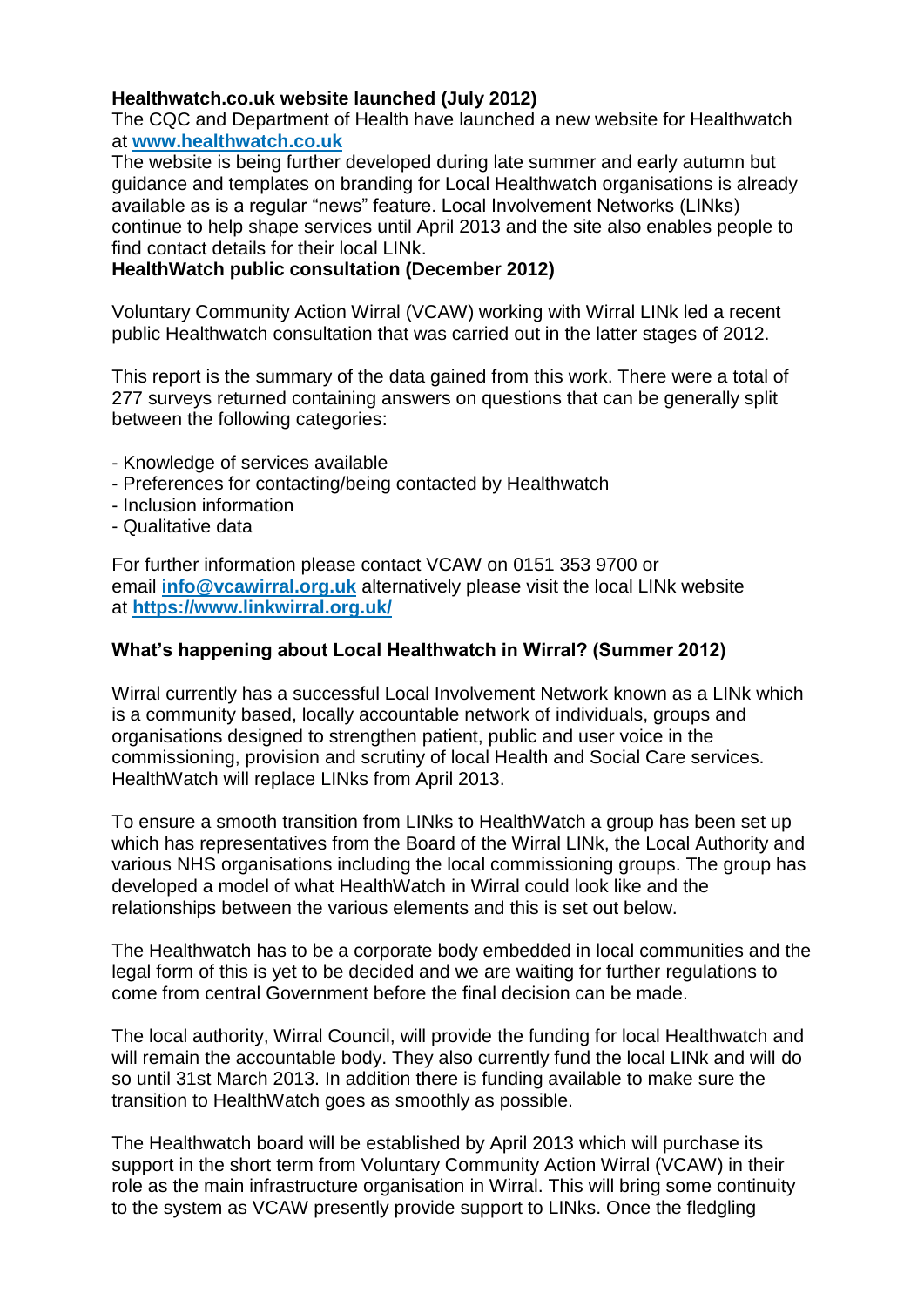HealthWatch Board has established itself it will be able to tender for this support itself. The actual shape and membership of the board is under discussion and any views or comments would be welcomed.

The Healthwatch Board will also employ a Healthwatch Manager to provide them and the HealthWatch members with both business and functional support.

The Local Healthwatch Board will have a duty to provide influencing and signposting services. This can be done by either directly employed staff or volunteers or alternatively HealthWatch may wish to purchase these services from another provider(s). How this will be done is under consideration and an update will be provided for you on this website as soon as it is available.

Your questions, comments and views are welcomed and you can submit these through the LINks home page **[www.linkwirral.org.uk/](http://www.linkwirral.org.uk/)**

#### **Other information**

**[North West Transition Alliance -](http://www.transitionalliance.co.uk/phocadownload/HealthWatch/healthwatch%20briefing%20-%20what%20the%20amendments%20mean.pdf) HealthWatch Briefing - June 2012 [North West Local HealthWatch Progress Report -](http://www.transitionalliance.co.uk/phocadownload/HealthWatch/nw%20local%20healthwatch%20progress%20report%20-%20march%202012.pdf) March 2012 Local Healthwatch regulations – [a summary report of engagement from the](https://www.wp.dh.gov.uk/publications/files/2012/07/Summary-Report-Issues-relating-to-local-Healthwatch-regulations.pdf)  [Department of Health \(31 July, 2012\)](https://www.wp.dh.gov.uk/publications/files/2012/07/Summary-Report-Issues-relating-to-local-Healthwatch-regulations.pdf)**

#### **What is a Local HealthWatch?**

The Health and Social care Act 2012 proposes that HealthWatch will be the new consumer champion for both publically funded health and social care. It will exist in two distinct forms – Local Healthwatch at local level and Healthwatch England at national level.

Local Healthwatch will gather people's views on and experiences of the health and social care system and this will influence those who purchase and provide services to ensure that the services are what people want or need from them and so they can be more responsive to what matters to people.

Local Healthwatch will through its membership of statutory bodies such as the Health and Wellbeing Board will be able to influence the strategies on which local commissioning decisions are made and will therefore be involved in the planning of services from the start.

The evidence and insight gathered locally will also influence the national policy advice and guidance through HealthWatch England.

Local Healthwatch will also be able to support individuals at a local level by providing information and advice about access to services and choice e.g. signposting. The intention is to enable people to take more control of their own health treatment and care and understand and use increased choices available to them.

Because people don't always know where to go to share their experiences, their concerns or compliments or understand what difference they can make by speaking up it is intended that Local Healthwatch will provide a single point of contact to do this and should be imbedded and networked within their local communities. It should use the experience and expertise of the public, community and voluntary sector and others at a local level, particularly working with those groups who often find it hard to